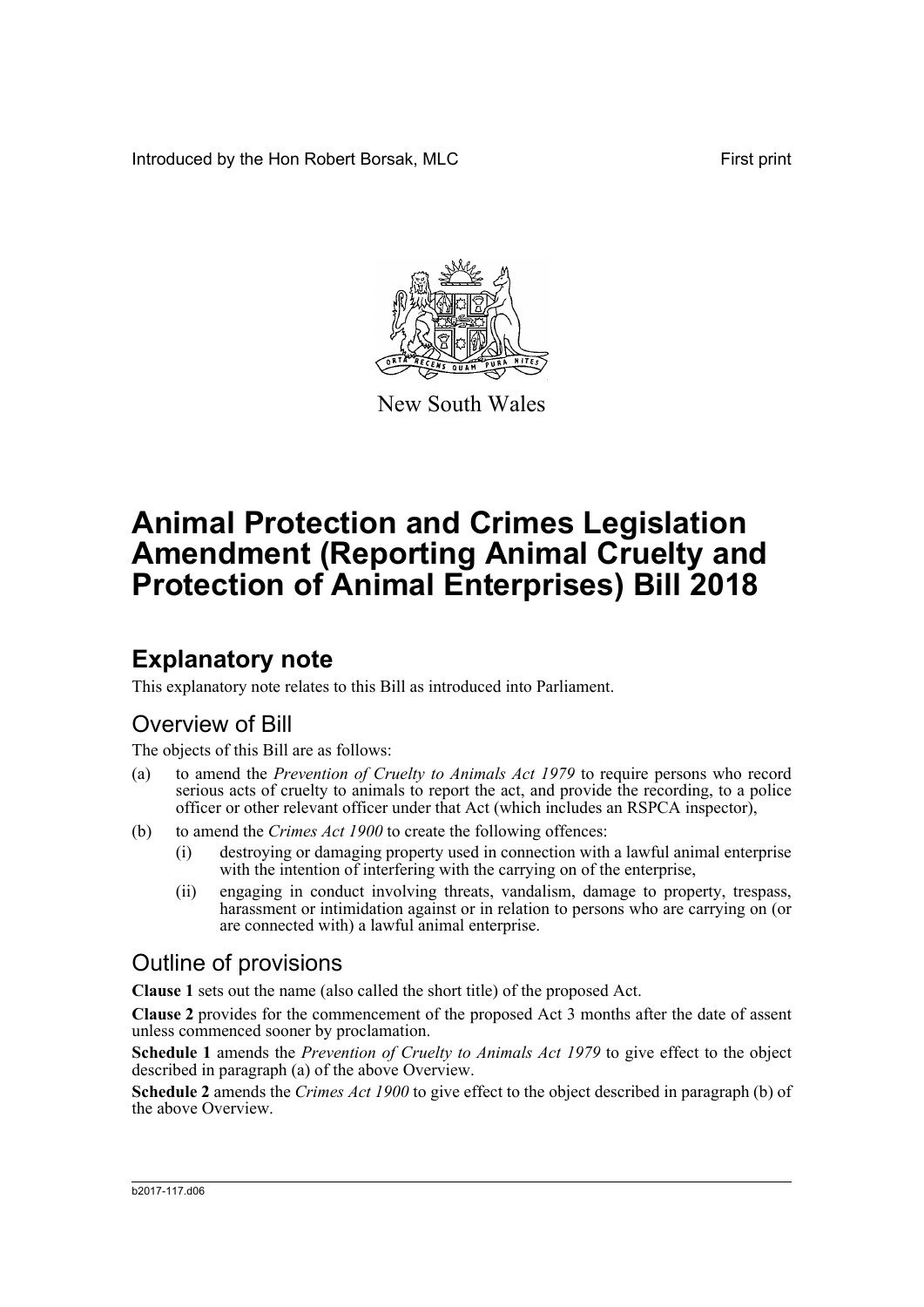Introduced by the Hon Robert Borsak, MLC First print

 $P^2$ 



New South Wales

# **Animal Protection and Crimes Legislation Amendment (Reporting Animal Cruelty and Protection of Animal Enterprises) Bill 2018**

## **Contents**

|                   |    |                                                               | <b>Page</b> |
|-------------------|----|---------------------------------------------------------------|-------------|
|                   |    | Name of Act                                                   |             |
|                   | 2. | Commencement                                                  |             |
| Schedule 1        |    | Amendment of Prevention of Cruelty to Animals Act 1979 No 200 |             |
| <b>Schedule 2</b> |    | Amendment of Crimes Act 1900 No 40                            |             |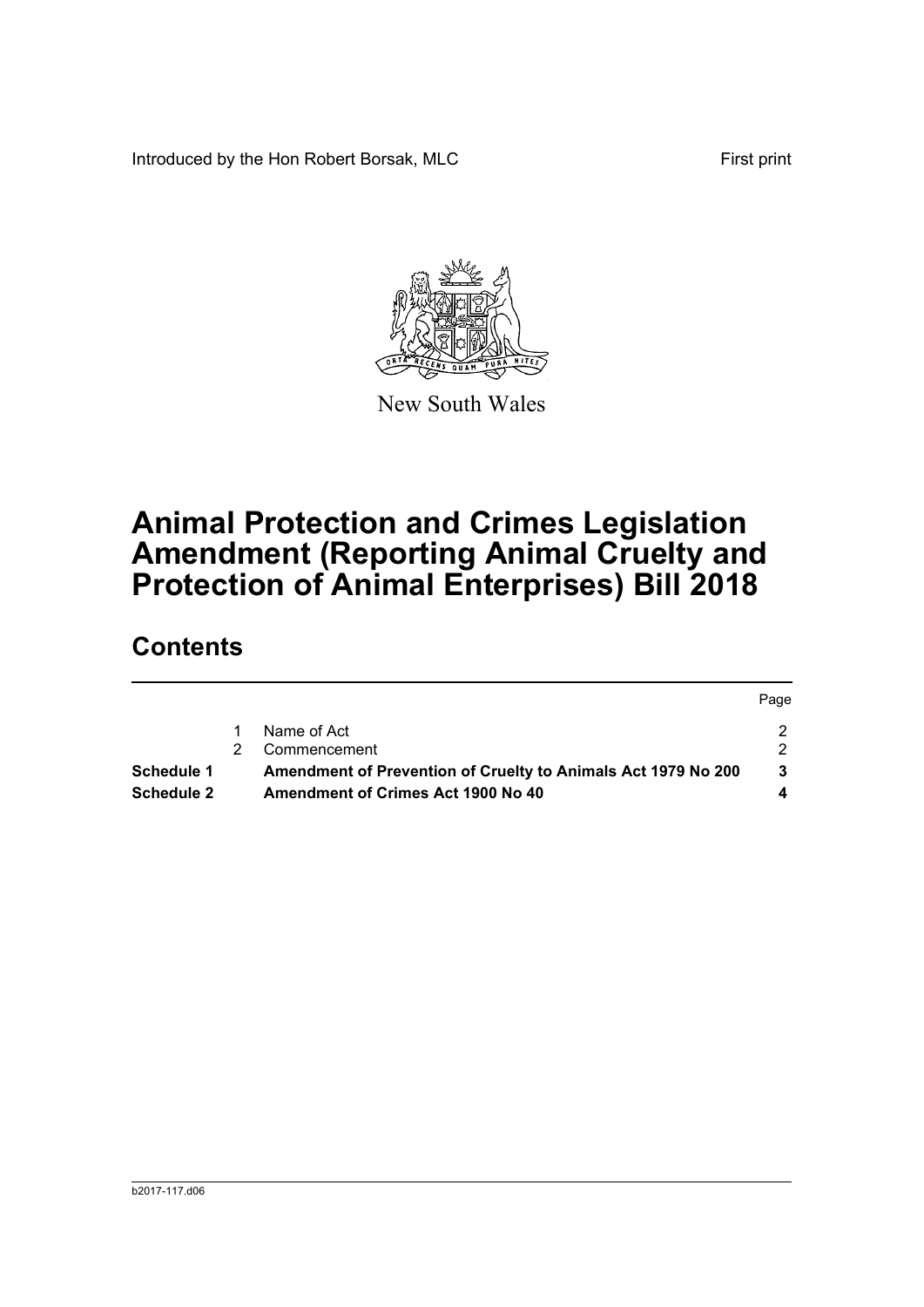

New South Wales

## **Animal Protection and Crimes Legislation Amendment (Reporting Animal Cruelty and Protection of Animal Enterprises) Bill 2018**

No , 2018

### **A Bill for**

An Act to amend the *Prevention of Cruelty to Animals Act 1979* to require recorded acts of serious animal cruelty to be reported and to amend the *Crimes Act 1900* to prohibit persons interfering with, or engaging in certain other conduct against, the carrying on of lawful animal-related enterprises.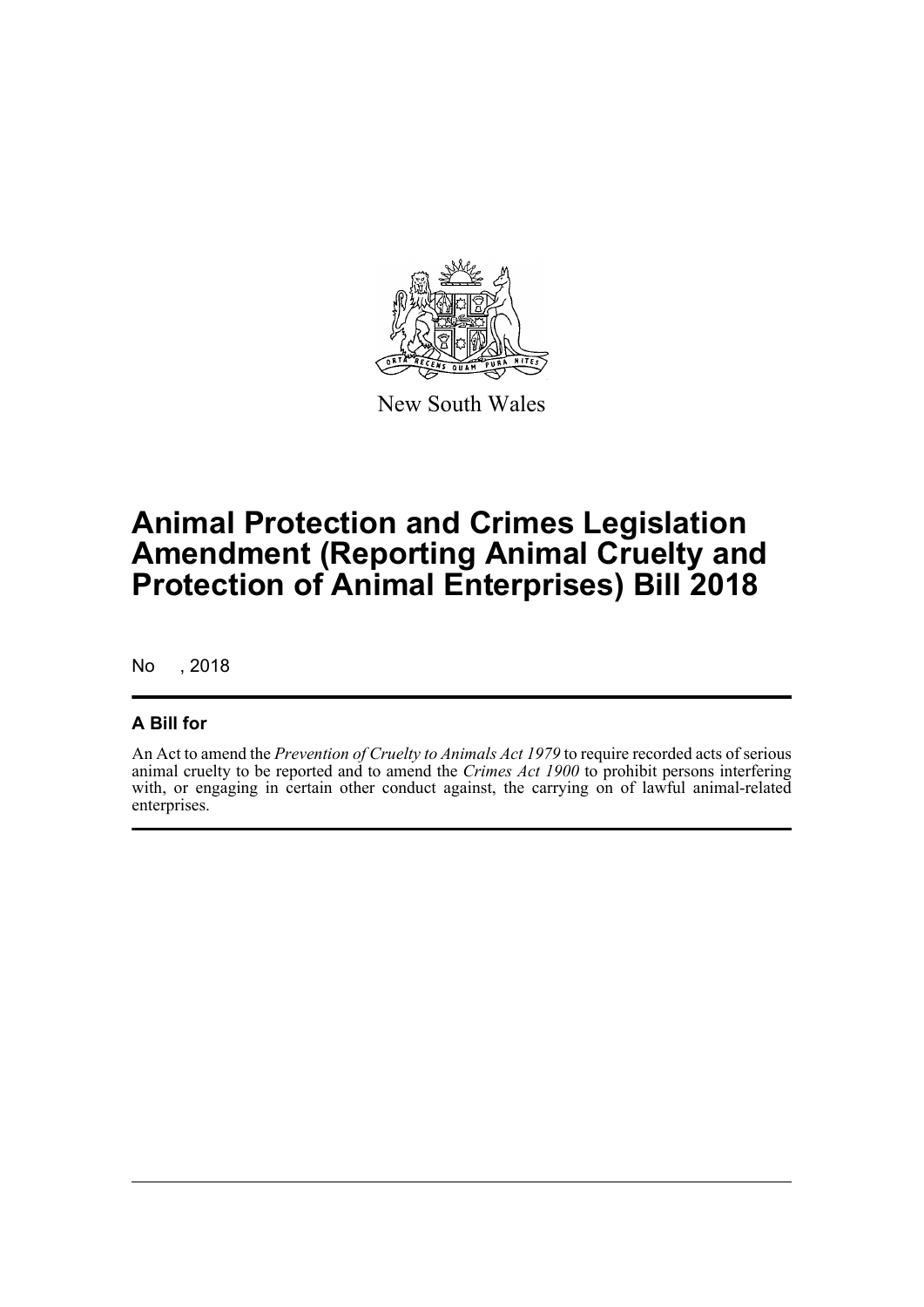<span id="page-3-1"></span><span id="page-3-0"></span>

| The Legislature of New South Wales enacts: |                                                                                                                                                 |        |
|--------------------------------------------|-------------------------------------------------------------------------------------------------------------------------------------------------|--------|
|                                            | Name of Act                                                                                                                                     | 2      |
|                                            | This Act is the Animal Protection and Crimes Legislation Amendment (Reporting<br>Animal Cruelty and Protection of Animal Enterprises) Act 2018. | 3<br>4 |
|                                            | <b>Commencement</b>                                                                                                                             | 5      |
|                                            | This Act commences 3 months after the date of assent to this Act, unless commenced<br>sooner by proclamation.                                   | 6      |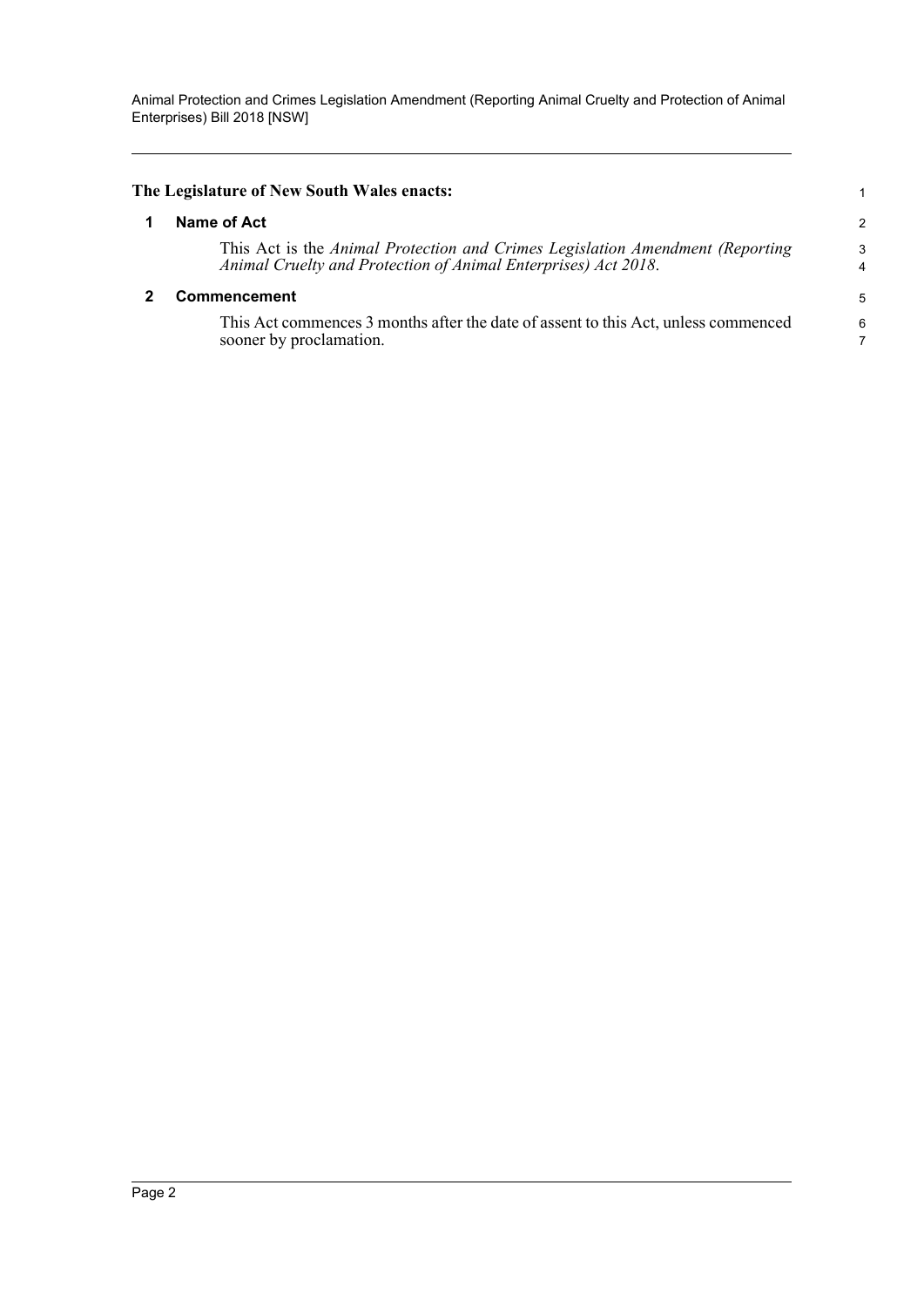Animal Protection and Crimes Legislation Amendment (Reporting Animal Cruelty and Protection of Animal Enterprises) Bill 2018 [NSW] Schedule 1 Amendment of Prevention of Cruelty to Animals Act 1979 No 200

### <span id="page-4-0"></span>**Schedule 1 Amendment of Prevention of Cruelty to Animals Act 1979 No 200**

#### **Section 6A**

Insert after section 6:

#### **6A Requirement to report serious animal cruelty after recording it**

If a person (other than an officer) records an act involving a domestic animal being injured or killed and the person knows, or ought reasonably to have known, that the act was committed with the intention of inflicting unnecessary pain on the animal, the person must:

1  $\overline{2}$ 

3 4

- (a) report the act to an officer within 1 business day after recording the act, and
- (b) provide the recording or a copy of the recording to an officer within 5 business days after making the recording.

Maximum penalty: 50 penalty units.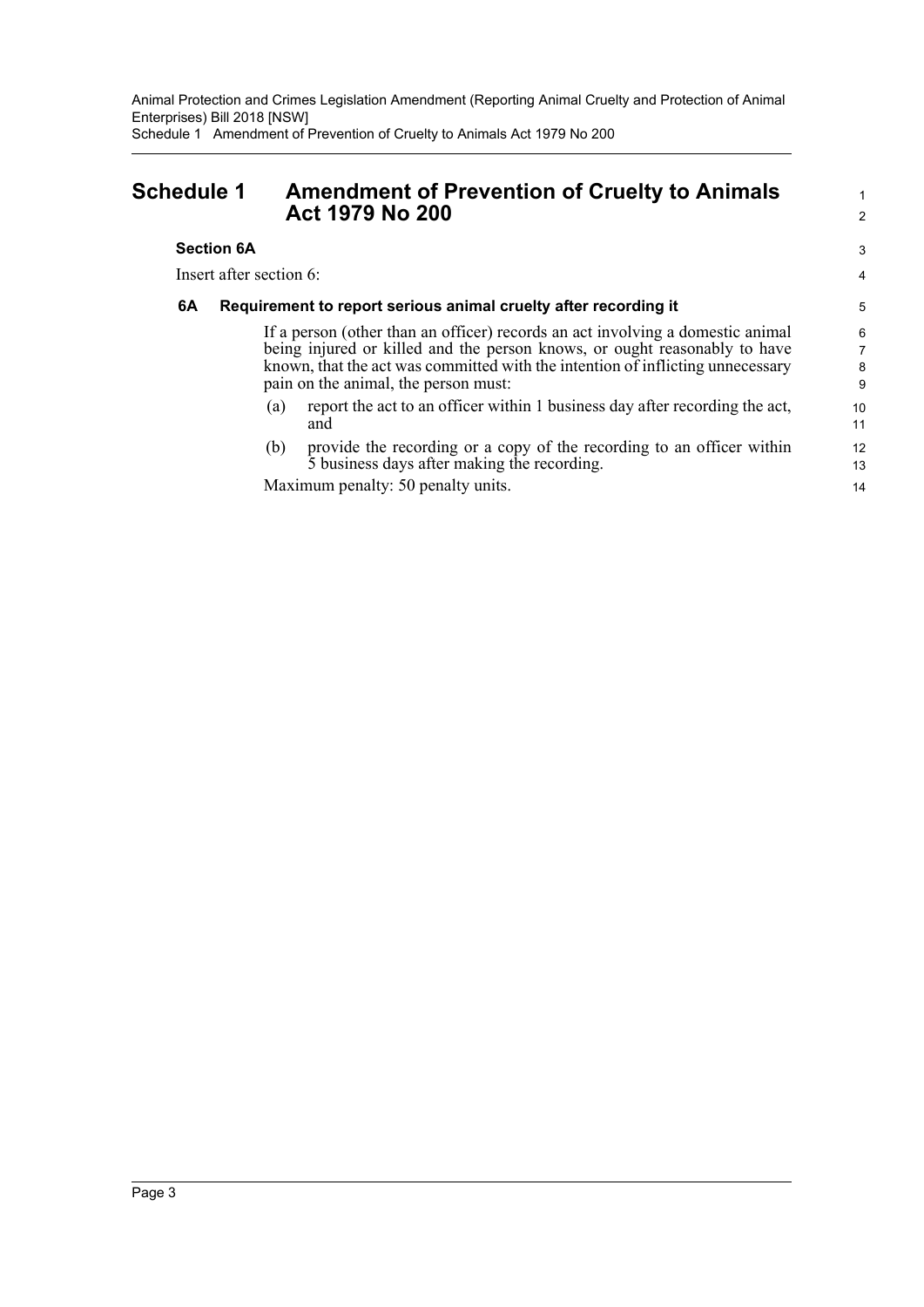<span id="page-5-0"></span>

| <b>Schedule 2</b> | <b>Amendment of Crimes Act 1900 No 40</b>                                                                                                                                                |                                                                                                                                                                                                                                                                                                                                                                                                                                                                                                                                                                                                                                                                                                                                          |
|-------------------|------------------------------------------------------------------------------------------------------------------------------------------------------------------------------------------|------------------------------------------------------------------------------------------------------------------------------------------------------------------------------------------------------------------------------------------------------------------------------------------------------------------------------------------------------------------------------------------------------------------------------------------------------------------------------------------------------------------------------------------------------------------------------------------------------------------------------------------------------------------------------------------------------------------------------------------|
|                   |                                                                                                                                                                                          | 2                                                                                                                                                                                                                                                                                                                                                                                                                                                                                                                                                                                                                                                                                                                                        |
|                   |                                                                                                                                                                                          | 3                                                                                                                                                                                                                                                                                                                                                                                                                                                                                                                                                                                                                                                                                                                                        |
| <b>Division 6</b> | <b>Protection of animal enterprises</b>                                                                                                                                                  | 4                                                                                                                                                                                                                                                                                                                                                                                                                                                                                                                                                                                                                                                                                                                                        |
|                   |                                                                                                                                                                                          | 5                                                                                                                                                                                                                                                                                                                                                                                                                                                                                                                                                                                                                                                                                                                                        |
|                   |                                                                                                                                                                                          | 6                                                                                                                                                                                                                                                                                                                                                                                                                                                                                                                                                                                                                                                                                                                                        |
|                   |                                                                                                                                                                                          | 7                                                                                                                                                                                                                                                                                                                                                                                                                                                                                                                                                                                                                                                                                                                                        |
| (a)               | a commercial or academic enterprise that uses, sells, houses or stores<br>animals or animal products for profit, food, fibre production,<br>agriculture, education, research or testing, | 8<br>9<br>10                                                                                                                                                                                                                                                                                                                                                                                                                                                                                                                                                                                                                                                                                                                             |
| (b)               | a zoo, aquarium, animal shelter, pet shop, animal breeding<br>establishment or circus,                                                                                                   | 11<br>12                                                                                                                                                                                                                                                                                                                                                                                                                                                                                                                                                                                                                                                                                                                                 |
| (c)               | a rodeo or other lawful competitive animal event,                                                                                                                                        | 13                                                                                                                                                                                                                                                                                                                                                                                                                                                                                                                                                                                                                                                                                                                                       |
| (d)               | any show or similar event intended to advance agricultural arts and<br>sciences.                                                                                                         | 14<br>15                                                                                                                                                                                                                                                                                                                                                                                                                                                                                                                                                                                                                                                                                                                                 |
|                   |                                                                                                                                                                                          | 16                                                                                                                                                                                                                                                                                                                                                                                                                                                                                                                                                                                                                                                                                                                                       |
| (a)               | the costs of replacing lost or damaged property,                                                                                                                                         | 17                                                                                                                                                                                                                                                                                                                                                                                                                                                                                                                                                                                                                                                                                                                                       |
| (b)               | the costs of repeating an interrupted or invalidated experiment,                                                                                                                         | 18                                                                                                                                                                                                                                                                                                                                                                                                                                                                                                                                                                                                                                                                                                                                       |
| (c)               | lost profits or an increase in costs,                                                                                                                                                    | 19                                                                                                                                                                                                                                                                                                                                                                                                                                                                                                                                                                                                                                                                                                                                       |
|                   |                                                                                                                                                                                          | 20<br>21<br>22                                                                                                                                                                                                                                                                                                                                                                                                                                                                                                                                                                                                                                                                                                                           |
|                   |                                                                                                                                                                                          | 23                                                                                                                                                                                                                                                                                                                                                                                                                                                                                                                                                                                                                                                                                                                                       |
| (a)               | injury posing a substantial risk of death,                                                                                                                                               | 24                                                                                                                                                                                                                                                                                                                                                                                                                                                                                                                                                                                                                                                                                                                                       |
| (b)               | extreme physical pain,                                                                                                                                                                   | 25                                                                                                                                                                                                                                                                                                                                                                                                                                                                                                                                                                                                                                                                                                                                       |
| (c)               | protracted and obvious disfigurement,                                                                                                                                                    | 26                                                                                                                                                                                                                                                                                                                                                                                                                                                                                                                                                                                                                                                                                                                                       |
| (d)               | protracted loss or impairment of the function of any part of the body or<br>mental faculty.                                                                                              | 27<br>28                                                                                                                                                                                                                                                                                                                                                                                                                                                                                                                                                                                                                                                                                                                                 |
|                   |                                                                                                                                                                                          | 29                                                                                                                                                                                                                                                                                                                                                                                                                                                                                                                                                                                                                                                                                                                                       |
| (a)               | deep cuts or serious burns or abrasions,                                                                                                                                                 | 30                                                                                                                                                                                                                                                                                                                                                                                                                                                                                                                                                                                                                                                                                                                                       |
|                   |                                                                                                                                                                                          | 31                                                                                                                                                                                                                                                                                                                                                                                                                                                                                                                                                                                                                                                                                                                                       |
| (c)               | fractured or dislocated bones,                                                                                                                                                           | 32                                                                                                                                                                                                                                                                                                                                                                                                                                                                                                                                                                                                                                                                                                                                       |
| (d)               | short-term or non-obvious disfigurement,                                                                                                                                                 | 33                                                                                                                                                                                                                                                                                                                                                                                                                                                                                                                                                                                                                                                                                                                                       |
| (e)               | illness,                                                                                                                                                                                 | 34                                                                                                                                                                                                                                                                                                                                                                                                                                                                                                                                                                                                                                                                                                                                       |
| (f)               | short-term loss or impairment of the function of any part of the body or<br>mental faculty,                                                                                              | 35<br>36                                                                                                                                                                                                                                                                                                                                                                                                                                                                                                                                                                                                                                                                                                                                 |
| (g)               | any other significant injury to the body.                                                                                                                                                | 37                                                                                                                                                                                                                                                                                                                                                                                                                                                                                                                                                                                                                                                                                                                                       |
|                   |                                                                                                                                                                                          | 38                                                                                                                                                                                                                                                                                                                                                                                                                                                                                                                                                                                                                                                                                                                                       |
| (1)               |                                                                                                                                                                                          | 39                                                                                                                                                                                                                                                                                                                                                                                                                                                                                                                                                                                                                                                                                                                                       |
| (a)               | the person engages in conduct that destroys or damages property:<br>used in carrying on an animal enterprise, or<br>(i)                                                                  | 40<br>41                                                                                                                                                                                                                                                                                                                                                                                                                                                                                                                                                                                                                                                                                                                                 |
|                   |                                                                                                                                                                                          | Part 4AD Criminal destruction and damage<br><b>Insert after Division 5:</b><br><b>Definitions</b><br>In this Division:<br><i>animal enterprise</i> includes any of the following:<br><i>economic damage</i> includes any of the following:<br>but does not include the costs of any lawful economic disruption (including a<br>lawful boycott) that results from a lawful public, government or business<br>response to the disclosure of information about an animal enterprise.<br>serious bodily injury means any of the following:<br>substantial bodily injury means any of the following:<br>(b) significant physical pain,<br>Engaging in conduct that interferes with animal enterprises<br>A person is guilty of an offence if: |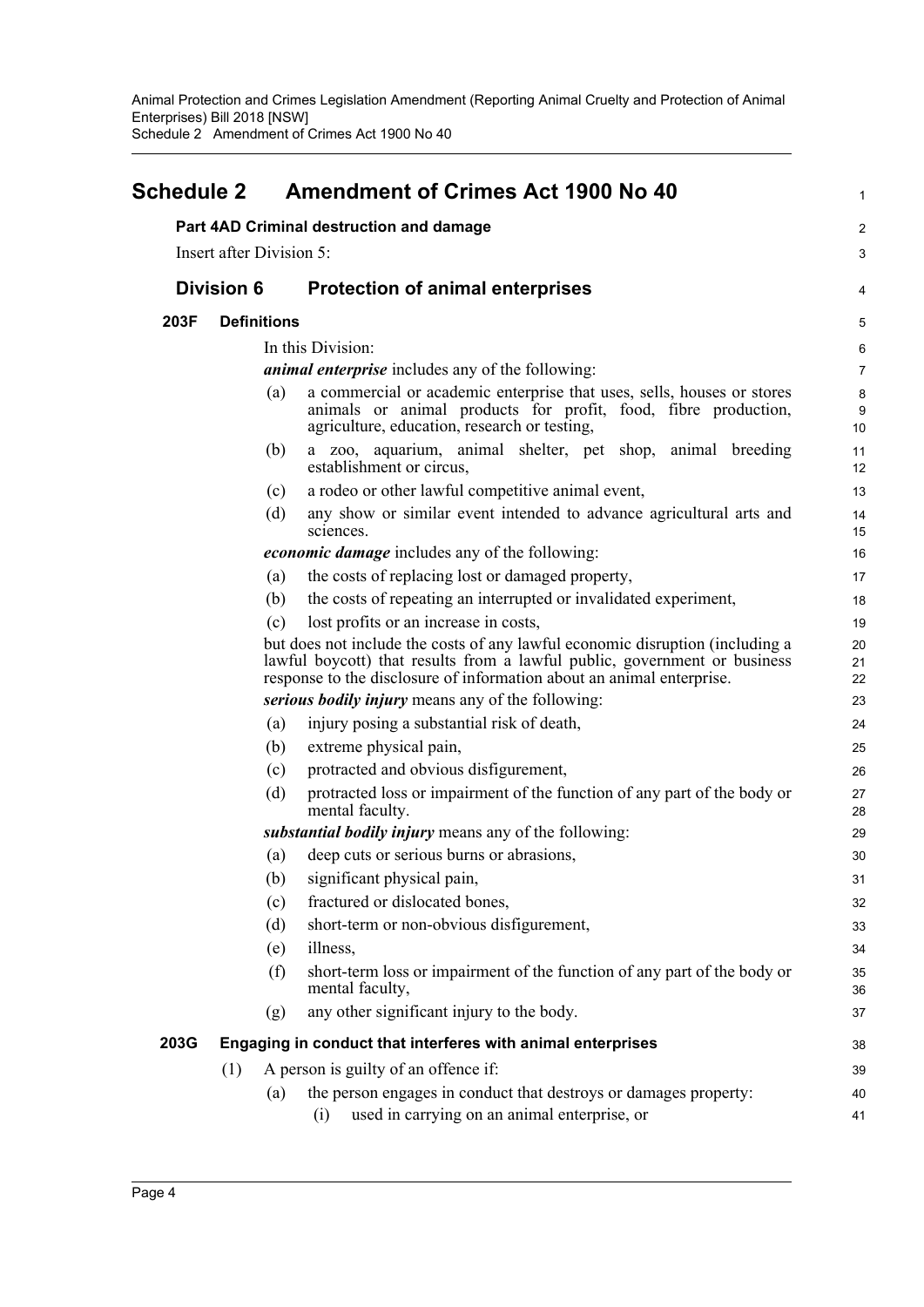Schedule 2 Amendment of Crimes Act 1900 No 40

|      |     |     | belonging to another person who carries on an animal enterprise,<br>(ii)<br>or                                                                                                                                                     | 1<br>2                                      |
|------|-----|-----|------------------------------------------------------------------------------------------------------------------------------------------------------------------------------------------------------------------------------------|---------------------------------------------|
|      |     |     | belonging to a person who is otherwise connected with, or related<br>(111)<br>to, an animal enterprise, and                                                                                                                        | $\ensuremath{\mathsf{3}}$<br>$\overline{4}$ |
|      |     | (b) | the person engages in that conduct with the intention that it will interfere<br>with the carrying on of the animal enterprise.                                                                                                     | $\mathbf 5$<br>6                            |
|      |     |     | Maximum penalty:                                                                                                                                                                                                                   | $\overline{7}$                              |
|      |     | (a) | in the case of an offence to which section 2031 (1) applies—<br>imprisonment for 5 years, or                                                                                                                                       | $\bf 8$<br>9                                |
|      |     | (b) | in the case of an offence to which section 2031 (2) applies—<br>imprisonment for 10 years, or                                                                                                                                      | 10<br>11                                    |
|      |     | (c) | in the case of an offence to which section 2031 (3) applies—<br>imprisonment for 20 years, or                                                                                                                                      | 12<br>13                                    |
|      |     | (d) | in the case of an offence to which section 203I (4) applies-<br>imprisonment for life, or                                                                                                                                          | 14<br>15                                    |
|      |     | (e) | in any other case—imprisonment for 1 year.                                                                                                                                                                                         | 16                                          |
|      | (2) |     | For the purposes of this section, it does not matter whether the conduct actually                                                                                                                                                  | 17                                          |
|      |     |     | interferes with the carrying on of the animal enterprise.                                                                                                                                                                          | 18                                          |
| 203H |     |     | Other unlawful conduct relating to animal enterprises                                                                                                                                                                              | 19                                          |
|      | (1) |     | A person (the <i>relevant person</i> ) is guilty of an offence if:                                                                                                                                                                 | 20                                          |
|      |     | (a) | the relevant person engages in conduct involving threats, vandalism,<br>damage to property, trespass, harassment or intimidation (the <i>unlawful</i><br><i>conduct</i> ), and                                                     | 21<br>22<br>23                              |
|      |     | (b) | the unlawful conduct causes another person (the <i>other person</i> )<br>reasonably to fear that any person will cause death or serious injury to<br>a person (the <i>targeted person</i> ) who is:<br>the other person, or<br>(i) | 24<br>25<br>26<br>27                        |
|      |     |     | a close family member of the other person, or<br>(ii)                                                                                                                                                                              | 28                                          |
|      |     |     | an employee of the other person, or<br>(iii)                                                                                                                                                                                       | 29                                          |
|      |     |     | a contractor engaged by the other person to participate in the<br>(iv)<br>carrying on of an enterprise, and                                                                                                                        | 30<br>31                                    |
|      |     | (c) | the other person or the targeted person carries on an animal enterprise<br>or is otherwise connected with, or related to, an animal enterprise, and                                                                                | 32<br>33                                    |
|      |     | (d) | the relevant person engages in the unlawful conduct with the intention<br>that it will interfere with the carrying on of the animal enterprise.                                                                                    | 34<br>35                                    |
|      |     |     | Maximum penalty:                                                                                                                                                                                                                   | 36                                          |
|      |     | (a) | in the case of an offence to which section 2031 (1) applies—<br>imprisonment for 5 years, or                                                                                                                                       | 37<br>38                                    |
|      |     | (b) | in the case of an offence to which section 203I (2) applies—<br>imprisonment for 10 years, or                                                                                                                                      | 39<br>40                                    |
|      |     | (c) | in the case of an offence to which section 203I (3) applies—<br>imprisonment for 20 years, or                                                                                                                                      | 41<br>42                                    |
|      |     | (d) | in the case of an offence to which section 203I (4) applies—<br>imprisonment for life, or                                                                                                                                          | 43<br>44                                    |
|      |     | (e) | in any other case—imprisonment for 1 year.                                                                                                                                                                                         | 45                                          |
|      |     |     |                                                                                                                                                                                                                                    |                                             |